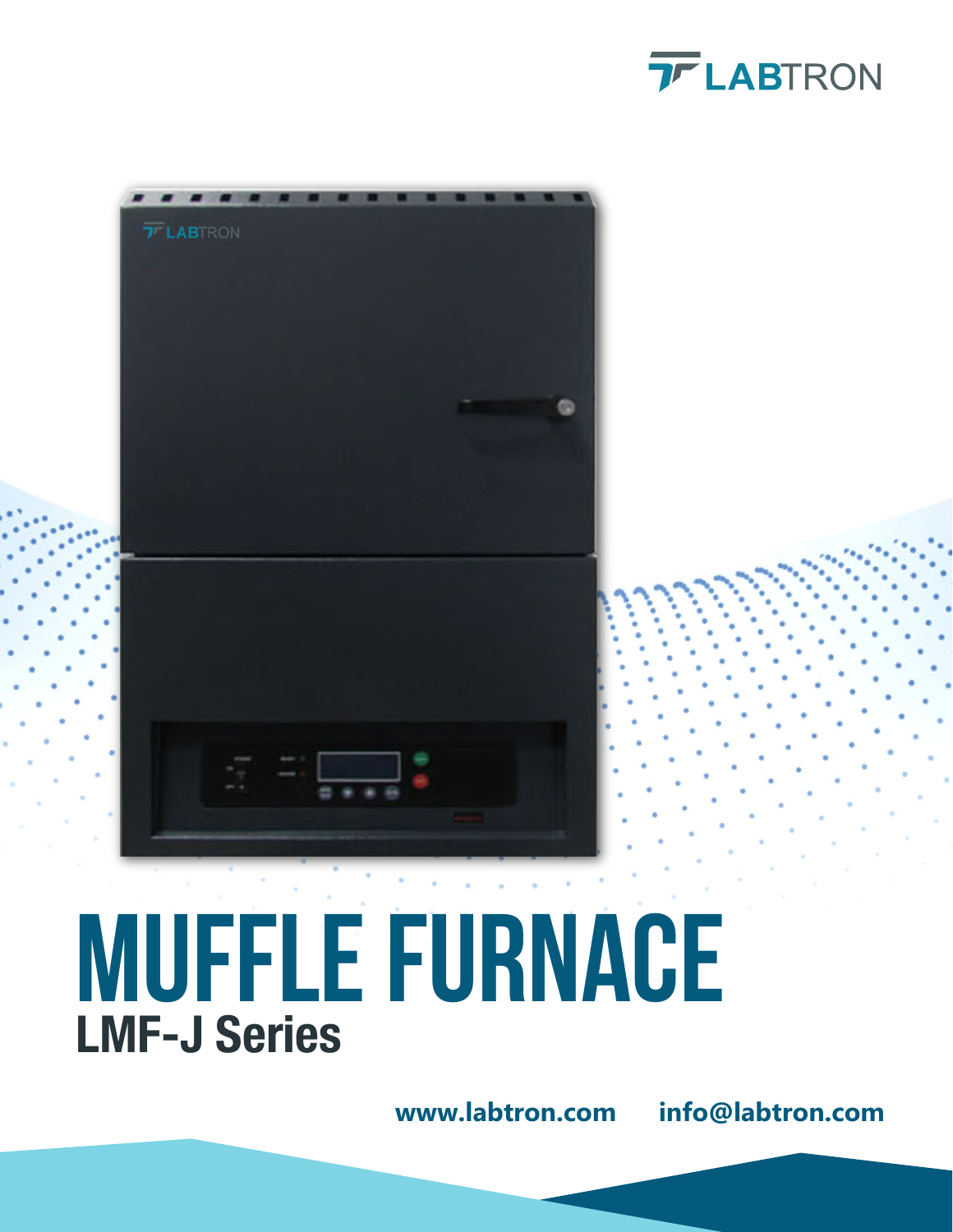## **Muffle Furnace LMF-J series**

LMF-J series models of muffle furnace are microprocessor controlled furnaces that are uniquely designed with optimum heat insulation properties and are ideal for ashing of food, plastic and other organic materials. With heating elements MoSi\_2 vertically aligned next to the side walls, S and B type thermocouple, dual sheet housing for low outer surface temperature, they are perfect for continuous and maximum working temperature of 1700 $^{\circ}$ C. Having user friendly menu in 4 line display for easy operation and current limit control for safe operation, they are designed for minimal space requirement in the laboratory and are equipped with instantaneous energy consumption indicator, total working hour counter, control unit overheating sensor etc.

#### **Features**

- PID controller
- LCD display that shows current and target temperature
- Optimum insulation properties
- 4, 8, 16 step heating program available
- MoSi\_2 heating elements vertically aligned next to the side walls
- Accurate temperature measurement and control using S and B type thermocouple
- Unique electronic design and software
- Durable inside lining made of high quality light insulating bricks and ceramic fibre board
- Dual shell housing for low outer surface temperature
- Current limit control for safe operation
- Provision of sound warning as the step changes and at the end of the program
- **•** Equipped with step indicator
- **•** Instantaneous energy consumption indicator
- Step indicator
- **•** Total working hour counter
- Descriptive error indicator
- Control unit over heating sensor
- **Open door sensor**
- **Open door sensor**
- Provision of automatic power cutoff to the heating element if the control unit/ control card is over heated.
- User friendly operating menu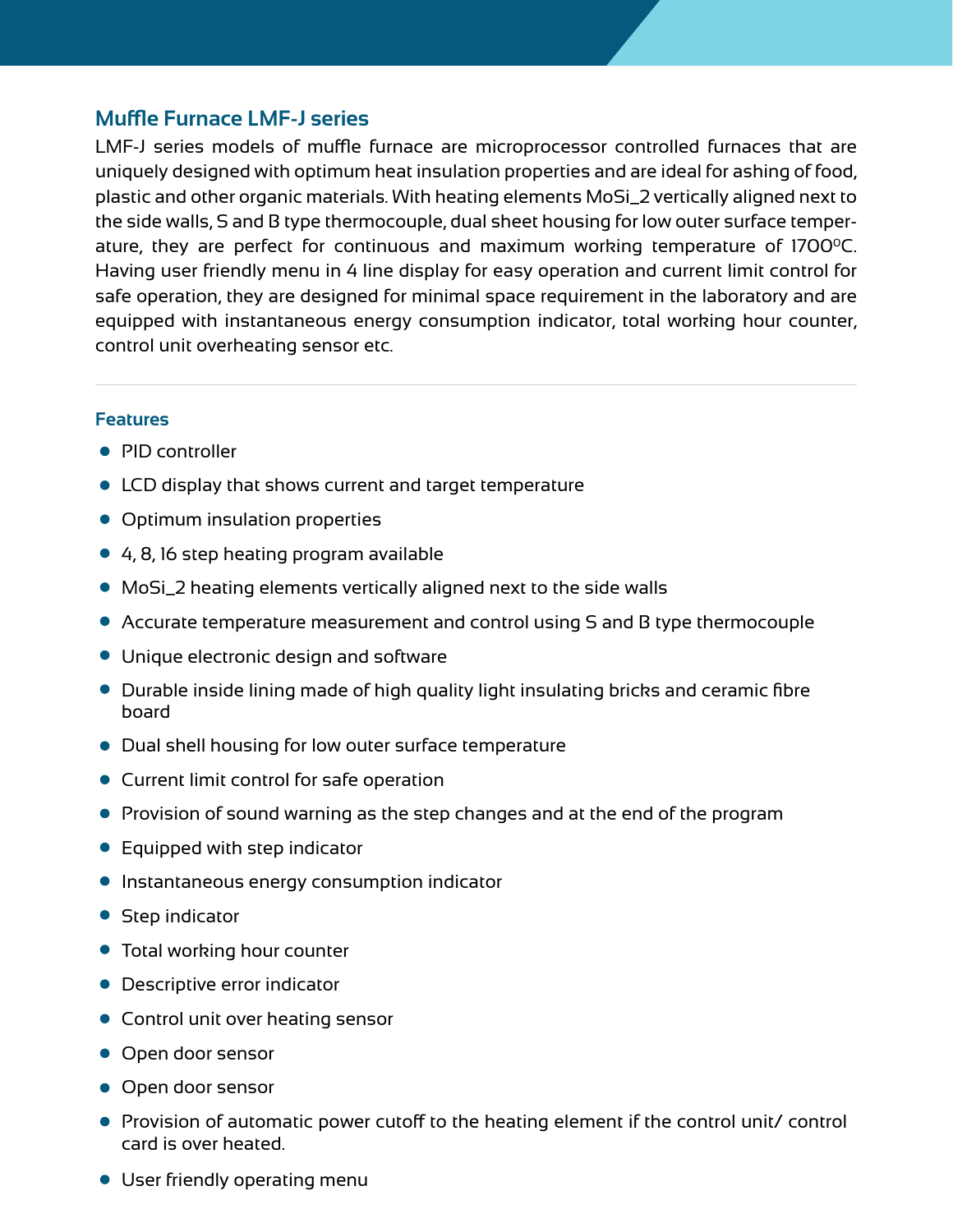## **Applications**

They are used for applications such as: Fusing glass, Creating enamel coatings, Ceramics, Soldering, Brazing, Rubbers & Polymers. They are also used for metallurgical applications, for ash content determination and in research centers and medical laboratories to determine the volatile & non-combustible proportion of the sample.

## **Specifications**

| <b>Model No.</b>                      | <b>LMF-J10</b>                                   | <b>LMF-J11</b> | <b>LMF-J12</b> |
|---------------------------------------|--------------------------------------------------|----------------|----------------|
| Max. Temperature                      | 1700°C                                           |                |                |
| Capacity                              | 3L                                               |                |                |
| <b>Heating Program</b>                | 4 step                                           | 8 step         | 16 step        |
| <b>Thermal Rate</b>                   | $3-20^{\circ}C$                                  |                |                |
| Heating element                       | MoSi_2 (Molybdenum disilicide)                   |                |                |
| <b>Program Memories</b>               | 4                                                | 6              | 5              |
| Thermocouple Type                     | <b>B</b> Type                                    |                |                |
| <b>Display</b>                        | 4 x 20" LCD                                      |                |                |
| <b>Heating Element Placement</b>      | Vertically aligned next to the side walls        |                |                |
| <b>Inner Insulation Material</b>      | <b>Ceramic Fibre Board</b>                       |                |                |
| <b>Front Face Insulation Material</b> | <b>Insulating Fire Brick</b>                     |                |                |
| <b>Door Insulation Material</b>       | <b>Ceramic Fibre Board</b>                       |                |                |
| <b>Housing Material</b>               | <b>Steel Sheet</b>                               |                |                |
| <b>Housing Coating</b>                | Epoxy powder coating                             |                |                |
| Chimney                               | Standard without fan                             |                |                |
| Lockable Door Handle                  | Sidewards                                        |                |                |
| <b>Temperature Control Accuracy</b>   | ±1 <sup>o</sup> C (can vary at low temperatures) |                |                |
| <b>Measurement Accuracy</b>           | $±1^{\circ}$ C                                   |                |                |
| Inner Volume Temperature Homogenity   | $±10^{\circ}$ C                                  |                |                |
| <b>Auto Start at Certain Date</b>     | Yes                                              | Yes            | Yes            |
| <b>Show Remaining Waiting Time</b>    | Yes                                              | Yes            | Yes            |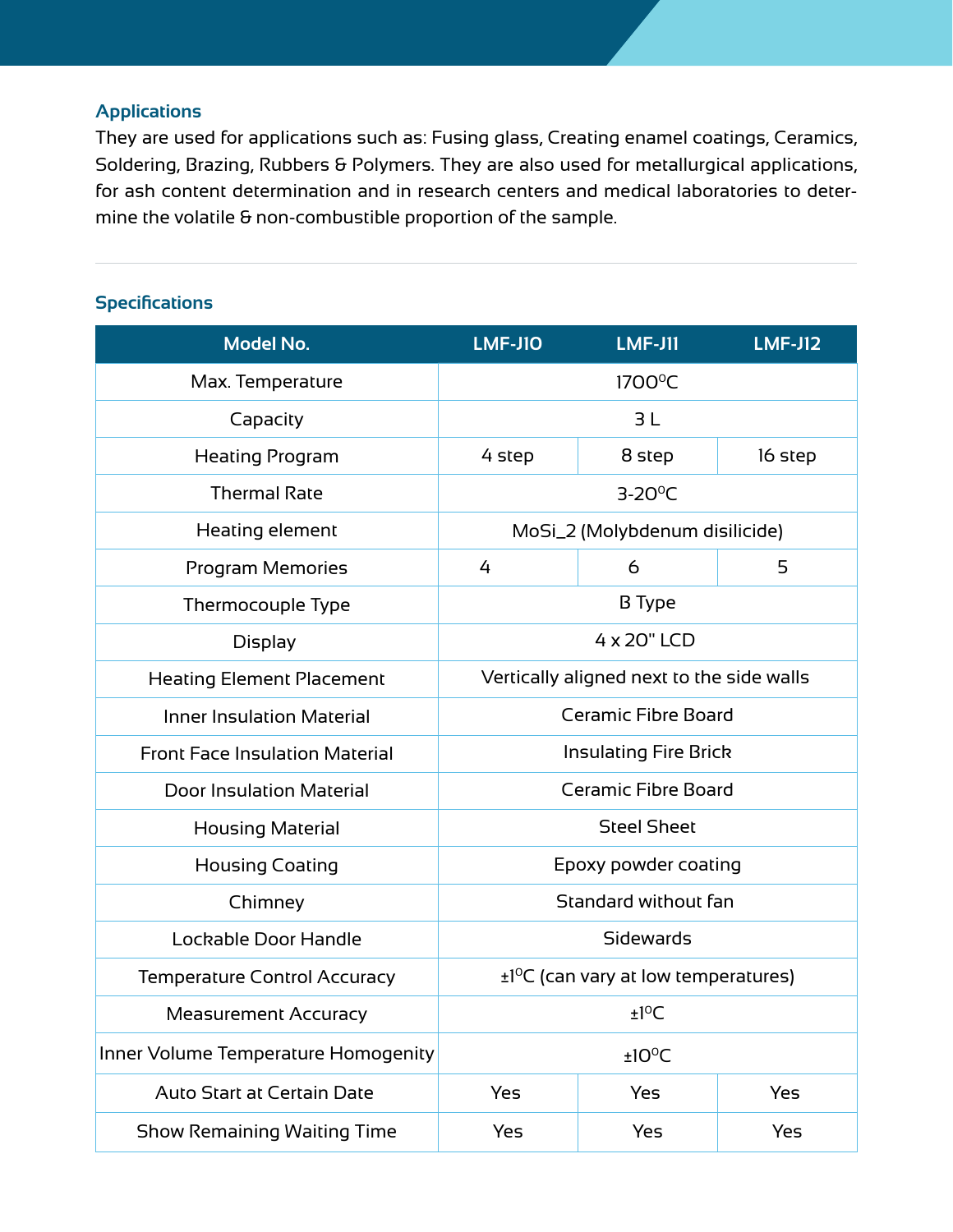| <b>Skip the Waiting Step</b>                      | Yes                | Yes | Yes |
|---------------------------------------------------|--------------------|-----|-----|
| <b>Burst Heating Mode</b>                         | Yes                | Yes | Yes |
| Max. Current                                      | $2 \times 12$ A    |     |     |
| Power                                             | 5.200 W            |     |     |
| Inner Chamber Dimension ( $W \times H \times D$ ) | 115 x 150 x 175 mm |     |     |
| Product Outer Dimension (W x H x D)               | 467 x 920 x 634 mm |     |     |
| Gross Dimension ( $W \times H \times D$ )         | 527 x 980 x 794 mm |     |     |
| Net Weight                                        | 96 kg              |     |     |
| Gross weight                                      | $116$ kg           |     |     |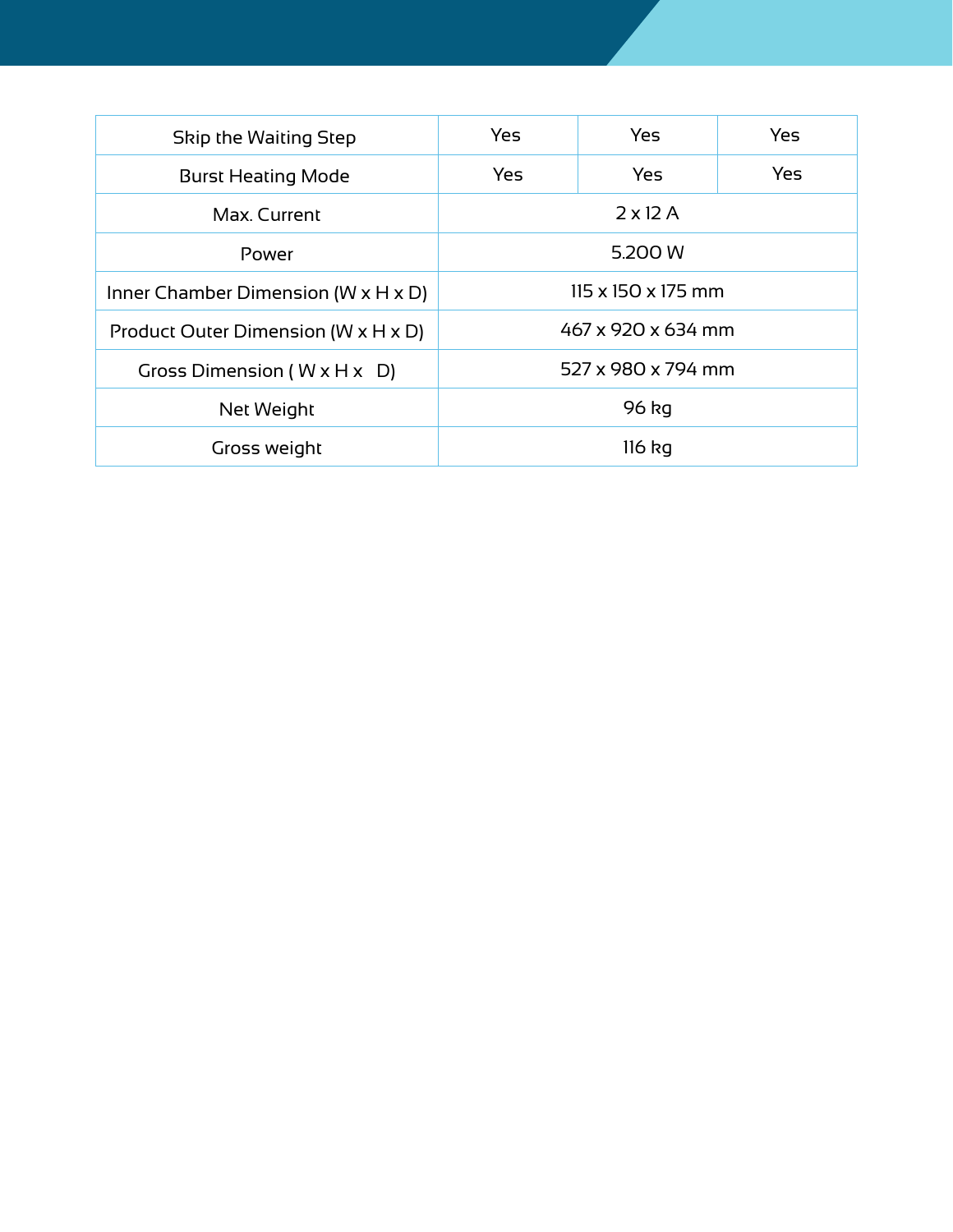| <b>Model No.</b>                                  | <b>LMF-J20</b>                                        | <b>LMF-J21</b>                            | <b>LMF-J22</b> |
|---------------------------------------------------|-------------------------------------------------------|-------------------------------------------|----------------|
| Max. Temperature                                  | 1700°C                                                |                                           |                |
| Capacity                                          | 6L                                                    |                                           |                |
| <b>Heating Program</b>                            | 4 step                                                | 8 step                                    | 16 step        |
| <b>Thermal Rate</b>                               |                                                       | $3-20^{\circ}C$                           |                |
| Heating element                                   |                                                       | MoSi_2 (Molybdenum disilicide)            |                |
| <b>Program Memories</b>                           | 4                                                     | 6                                         | 5              |
| Thermocouple Type                                 | <b>B</b> Type                                         |                                           |                |
| <b>Display</b>                                    | 4 x 20" LCD                                           |                                           |                |
| <b>Heating Element Placement</b>                  |                                                       | Vertically aligned next to the side walls |                |
| <b>Inner Insulation Material</b>                  |                                                       | <b>Ceramic Fibre Board</b>                |                |
| <b>Front Face Insulation Material</b>             | <b>Insulating Fire Brick</b>                          |                                           |                |
| <b>Door Insulation Material</b>                   | <b>Ceramic Fibre Board</b>                            |                                           |                |
| <b>Housing Material</b>                           | <b>Steel Sheet</b>                                    |                                           |                |
| <b>Housing Coating</b>                            | Epoxy powder coating                                  |                                           |                |
| Chimney                                           | Standard without fan                                  |                                           |                |
| Lockable Door Handle                              | Sidewards                                             |                                           |                |
| <b>Temperature Control Accuracy</b>               | $\pm$ 1 <sup>o</sup> C (can vary at low temperatures) |                                           |                |
| <b>Measurement Accuracy</b>                       | ±1°C                                                  |                                           |                |
| Inner Volume Temperature Homogenity               | $±10^{\circ}$ C                                       |                                           |                |
| <b>Auto Start at Certain Date</b>                 | Yes                                                   | Yes                                       | Yes            |
| <b>Show Remaining Waiting Time</b>                | Yes                                                   | Yes                                       | Yes            |
| Skip the Waiting Step                             | Yes                                                   | Yes                                       | Yes            |
| <b>Burst Heating Mode</b>                         | Yes                                                   | Yes                                       | Yes            |
| Max. Current                                      | $2 \times 20$ A                                       |                                           |                |
| Power                                             | 8.900 W                                               |                                           |                |
| Inner Chamber Dimension ( $W \times H \times D$ ) | 150 x 185 x 220 mm                                    |                                           |                |
| Product Outer Dimension (W x H x D)               | 502 x 955 x 679 mm                                    |                                           |                |
| Gross Dimension ( $W \times H \times D$ )         |                                                       | 562 x 1015 x 839 mm                       |                |
| Net Weight                                        | $110$ kg                                              |                                           |                |
| Gross weight                                      | 133 kg                                                |                                           |                |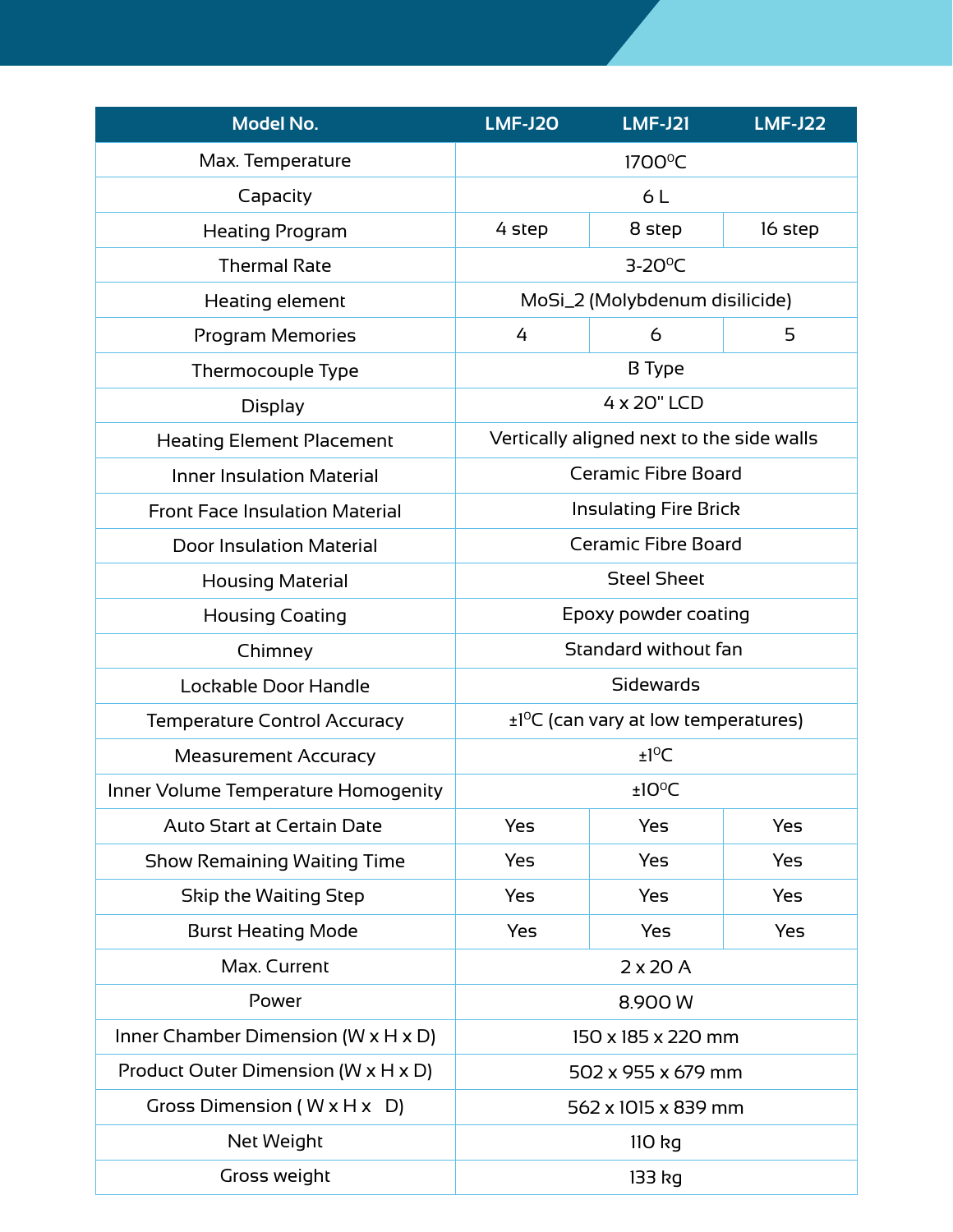| <b>Model No.</b>                                  | <b>LMF-J30</b>                                        | <b>LMF-J31</b>                            | <b>LMF-J22</b> |
|---------------------------------------------------|-------------------------------------------------------|-------------------------------------------|----------------|
| Max. Temperature                                  | 1700°C                                                |                                           |                |
| Capacity                                          | 9 L                                                   |                                           |                |
| <b>Heating Program</b>                            | 4 step                                                | 8 step                                    | 16 step        |
| <b>Thermal Rate</b>                               |                                                       | $3-20^{\circ}C$                           |                |
| Heating element                                   |                                                       | MoSi <sub>2</sub> (Molybdenum disilicide) |                |
| <b>Program Memories</b>                           | 4                                                     | 6                                         | 5              |
| Thermocouple Type                                 | <b>B</b> Type                                         |                                           |                |
| <b>Display</b>                                    | 4 x 20" LCD                                           |                                           |                |
| <b>Heating Element Placement</b>                  |                                                       | Vertically aligned next to the side walls |                |
| <b>Inner Insulation Material</b>                  |                                                       | <b>Ceramic Fibre Board</b>                |                |
| <b>Front Face Insulation Material</b>             | <b>Insulating Fire Brick</b>                          |                                           |                |
| <b>Door Insulation Material</b>                   | <b>Ceramic Fibre Board</b>                            |                                           |                |
| <b>Housing Material</b>                           | <b>Steel Sheet</b>                                    |                                           |                |
| <b>Housing Coating</b>                            | Epoxy powder coating                                  |                                           |                |
| Chimney                                           | Standard without fan                                  |                                           |                |
| Lockable Door Handle                              | Sidewards                                             |                                           |                |
| <b>Temperature Control Accuracy</b>               | $\pm$ 1 <sup>o</sup> C (can vary at low temperatures) |                                           |                |
| <b>Measurement Accuracy</b>                       | ±1°C                                                  |                                           |                |
| Inner Volume Temperature Homogenity               | $±10^{\circ}$ C                                       |                                           |                |
| <b>Auto Start at Certain Date</b>                 | Yes                                                   | Yes                                       | Yes            |
| <b>Show Remaining Waiting Time</b>                | Yes                                                   | Yes                                       | Yes            |
| Skip the Waiting Step                             | Yes                                                   | Yes                                       | Yes            |
| <b>Burst Heating Mode</b>                         | Yes                                                   | Yes                                       | Yes            |
| Max. Current                                      | $2 \times 23$ A                                       |                                           |                |
| Power                                             | 10.000 W                                              |                                           |                |
| Inner Chamber Dimension ( $W \times H \times D$ ) | 170 x 205 x 260 mm                                    |                                           |                |
| Product Outer Dimension (W x H x D)               | 522 x 975 x 869 mm                                    |                                           |                |
| Gross Dimension ( $W \times H \times D$ )         | 582 x 1035 x 1029 mm                                  |                                           |                |
| Net Weight                                        | 136 kg                                                |                                           |                |
| Gross weight                                      | 162 kg                                                |                                           |                |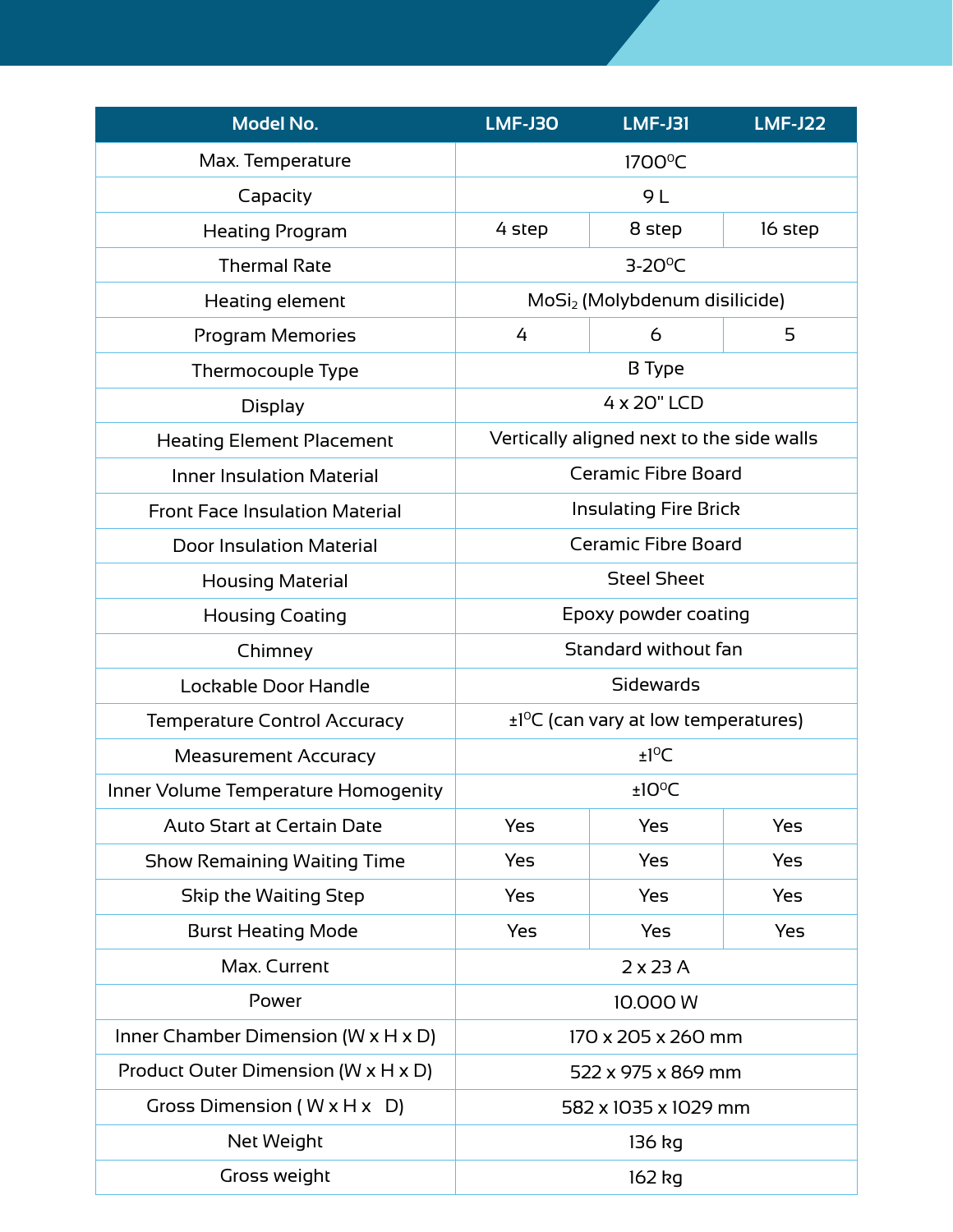| <b>Model No.</b>                                  | $LMF-J4O$                                             | <b>LMF-J41</b>                            | <b>LMF-J42</b> |
|---------------------------------------------------|-------------------------------------------------------|-------------------------------------------|----------------|
| Max. Temperature                                  | 1700°C                                                |                                           |                |
| Capacity                                          | 16L                                                   |                                           |                |
| <b>Heating Program</b>                            | 4 step                                                | 8 step                                    | 16 step        |
| <b>Thermal Rate</b>                               |                                                       | $3-20^{\circ}C$                           |                |
| Heating element                                   |                                                       | MoSi <sub>2</sub> (Molybdenum disilicide) |                |
| <b>Program Memories</b>                           | 4                                                     | 6                                         | 5              |
| Thermocouple Type                                 | <b>B</b> Type                                         |                                           |                |
| <b>Display</b>                                    | 4 x 20" LCD                                           |                                           |                |
| <b>Heating Element Placement</b>                  |                                                       | Vertically aligned next to the side walls |                |
| <b>Inner Insulation Material</b>                  |                                                       | <b>Ceramic Fibre Board</b>                |                |
| <b>Front Face Insulation Material</b>             | <b>Insulating Fire Brick</b>                          |                                           |                |
| <b>Door Insulation Material</b>                   | <b>Ceramic Fibre Board</b>                            |                                           |                |
| <b>Housing Material</b>                           | <b>Steel Sheet</b>                                    |                                           |                |
| <b>Housing Coating</b>                            | Epoxy powder coating                                  |                                           |                |
| Chimney                                           | Standard without fan                                  |                                           |                |
| Lockable Door Handle                              | Sidewards                                             |                                           |                |
| <b>Temperature Control Accuracy</b>               | $\pm$ 1 <sup>o</sup> C (can vary at low temperatures) |                                           |                |
| <b>Measurement Accuracy</b>                       | ±1°C                                                  |                                           |                |
| Inner Volume Temperature Homogenity               | $±10^{\circ}$ C                                       |                                           |                |
| <b>Auto Start at Certain Date</b>                 | Yes                                                   | Yes                                       | Yes            |
| <b>Show Remaining Waiting Time</b>                | Yes                                                   | Yes                                       | Yes            |
| Skip the Waiting Step                             | Yes                                                   | Yes                                       | Yes            |
| <b>Burst Heating Mode</b>                         | Yes                                                   | Yes                                       | Yes            |
| Max. Current                                      | 3x26A                                                 |                                           |                |
| Power                                             | 9.200 W                                               |                                           |                |
| Inner Chamber Dimension ( $W \times H \times D$ ) | 200 x 255 x 315 mm                                    |                                           |                |
| Product Outer Dimension ( $W \times H \times D$ ) | 522 x 1025 x 924 mm                                   |                                           |                |
| Gross Dimension ( $W \times H \times D$ )         | 612 x 1085 x 1084 mm                                  |                                           |                |
| Net Weight                                        | 165 kg                                                |                                           |                |
| Gross weight                                      | 195 kg                                                |                                           |                |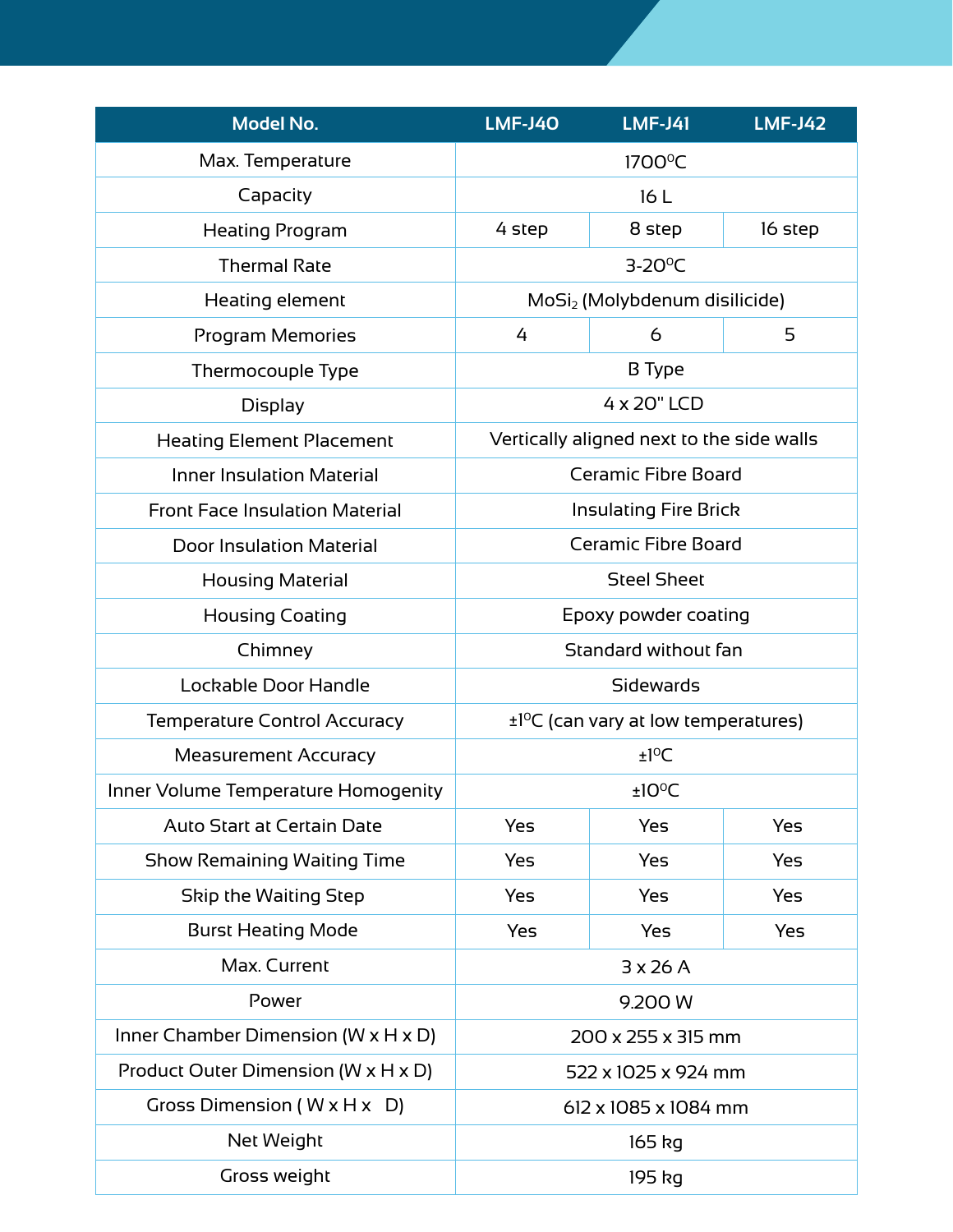| <b>Model No.</b>                                  | <b>LMF-J50</b>                                        | <b>LMF-J51</b>                            | <b>LMF-J52</b> |
|---------------------------------------------------|-------------------------------------------------------|-------------------------------------------|----------------|
| Max. Temperature                                  | 1700°C                                                |                                           |                |
| Capacity                                          | 30L                                                   |                                           |                |
| <b>Heating Program</b>                            | 4 step                                                | 8 step                                    | 16 step        |
| <b>Thermal Rate</b>                               |                                                       | $3-20^{\circ}C$                           |                |
| Heating element                                   |                                                       | MoSi <sub>2</sub> (Molybdenum disilicide) |                |
| <b>Program Memories</b>                           | 4                                                     | 6                                         | 5              |
| Thermocouple Type                                 | <b>B</b> Type                                         |                                           |                |
| <b>Display</b>                                    | 4 x 20" LCD                                           |                                           |                |
| <b>Heating Element Placement</b>                  |                                                       | Vertically aligned next to the side walls |                |
| <b>Inner Insulation Material</b>                  |                                                       | <b>Ceramic Fibre Board</b>                |                |
| <b>Front Face Insulation Material</b>             | <b>Insulating Fire Brick</b>                          |                                           |                |
| <b>Door Insulation Material</b>                   | <b>Ceramic Fibre Board</b>                            |                                           |                |
| <b>Housing Material</b>                           | <b>Steel Sheet</b>                                    |                                           |                |
| <b>Housing Coating</b>                            | Epoxy powder coating                                  |                                           |                |
| Chimney                                           | Standard without fan                                  |                                           |                |
| Lockable Door Handle                              | Sidewards                                             |                                           |                |
| <b>Temperature Control Accuracy</b>               | $\pm$ 1 <sup>o</sup> C (can vary at low temperatures) |                                           |                |
| <b>Measurement Accuracy</b>                       | ±1°C                                                  |                                           |                |
| Inner Volume Temperature Homogenity               | $±10^{\circ}$ C                                       |                                           |                |
| <b>Auto Start at Certain Date</b>                 | Yes                                                   | Yes                                       | Yes            |
| <b>Show Remaining Waiting Time</b>                | Yes                                                   | Yes                                       | Yes            |
| Skip the Waiting Step                             | Yes                                                   | Yes                                       | Yes            |
| <b>Burst Heating Mode</b>                         | Yes                                                   | Yes                                       | Yes            |
| Max. Current                                      | 3x39A                                                 |                                           |                |
| Power                                             | 14.300 W                                              |                                           |                |
| Inner Chamber Dimension ( $W \times H \times D$ ) | 250 x 310 x 390 mm                                    |                                           |                |
| Product Outer Dimension ( $W \times H \times D$ ) | 602 x 1080 x 999 mm                                   |                                           |                |
| Gross Dimension ( $W \times H \times D$ )         | 662 x 1140 x 1159 mm                                  |                                           |                |
| Net Weight                                        | 185 kg                                                |                                           |                |
| Gross weight                                      | 219 kg                                                |                                           |                |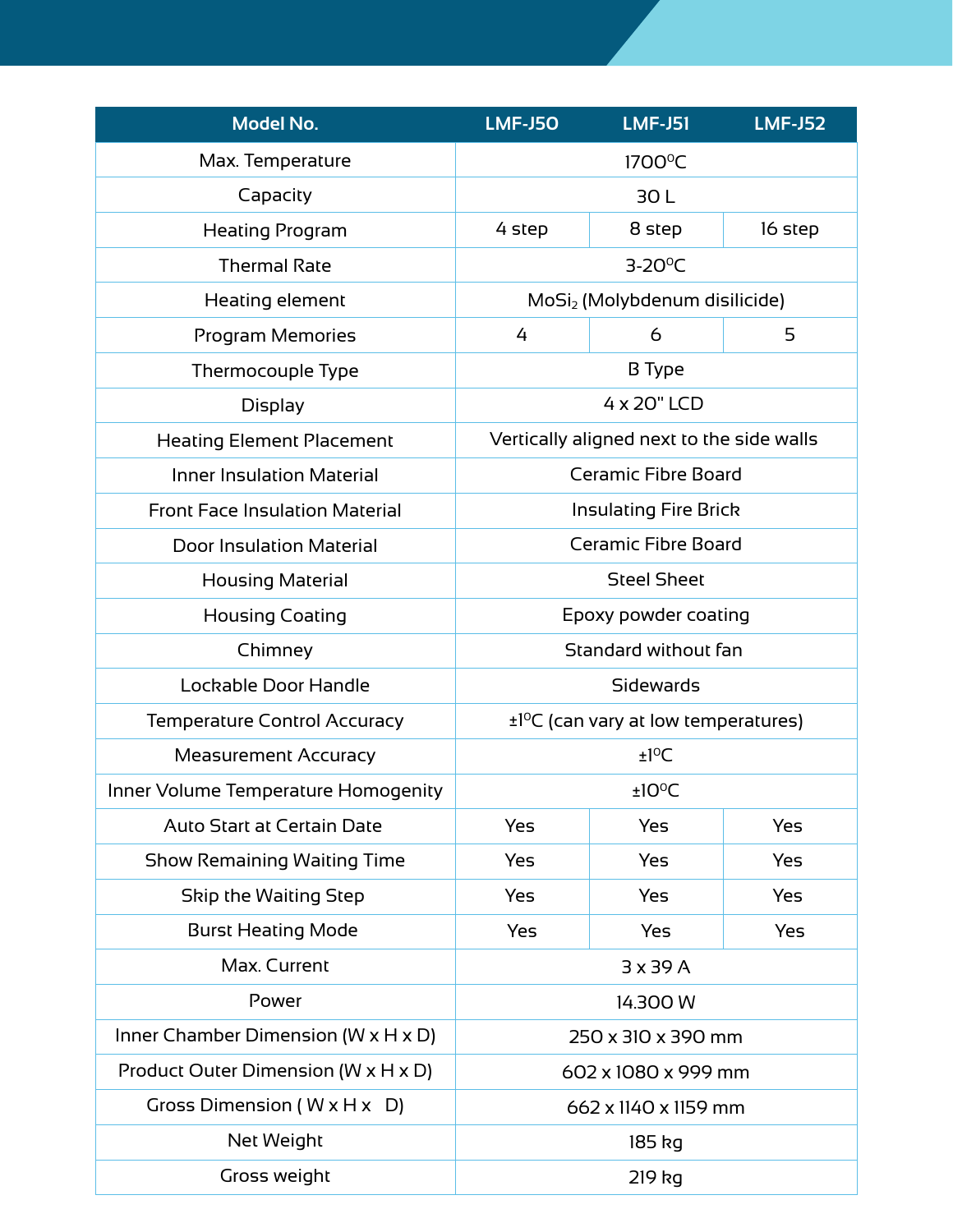| <b>Model No.</b>                                  | <b>LMF-J60</b>                                        | <b>LMF-J61</b>                            | <b>LMF-J62</b> |
|---------------------------------------------------|-------------------------------------------------------|-------------------------------------------|----------------|
| Max. Temperature                                  | 1700°C                                                |                                           |                |
| Capacity                                          | 60L                                                   |                                           |                |
| <b>Heating Program</b>                            | 4 step                                                | 8 step                                    | 16 step        |
| <b>Thermal Rate</b>                               |                                                       | $3-20^{\circ}C$                           |                |
| Heating element                                   |                                                       | MoSi <sub>2</sub> (Molybdenum disilicide) |                |
| <b>Program Memories</b>                           | 4                                                     | 6                                         | 5              |
| Thermocouple Type                                 | <b>B</b> Type                                         |                                           |                |
| <b>Display</b>                                    | 4 x 20" LCD                                           |                                           |                |
| <b>Heating Element Placement</b>                  |                                                       | Vertically aligned next to the side walls |                |
| <b>Inner Insulation Material</b>                  | <b>Ceramic Fibre Board</b>                            |                                           |                |
| <b>Front Face Insulation Material</b>             | <b>Insulating Fire Brick</b>                          |                                           |                |
| <b>Door Insulation Material</b>                   | <b>Ceramic Fibre Board</b>                            |                                           |                |
| <b>Housing Material</b>                           | <b>Steel Sheet</b>                                    |                                           |                |
| <b>Housing Coating</b>                            | Epoxy powder coating                                  |                                           |                |
| Chimney                                           | Standard without fan                                  |                                           |                |
| Lockable Door Handle                              | Sidewards                                             |                                           |                |
| <b>Temperature Control Accuracy</b>               | $\pm$ 1 <sup>o</sup> C (can vary at low temperatures) |                                           |                |
| <b>Measurement Accuracy</b>                       | ±1°C                                                  |                                           |                |
| Inner Volume Temperature Homogenity               | $±10^{\circ}$ C                                       |                                           |                |
| <b>Auto Start at Certain Date</b>                 | Yes                                                   | Yes                                       | Yes            |
| <b>Show Remaining Waiting Time</b>                | Yes                                                   | Yes                                       | Yes            |
| Skip the Waiting Step                             | Yes                                                   | Yes                                       | Yes            |
| <b>Burst Heating Mode</b>                         | Yes                                                   | Yes                                       | Yes            |
| Max. Current                                      | 3x54A                                                 |                                           |                |
| Power                                             | 19.500 W                                              |                                           |                |
| Inner Chamber Dimension ( $W \times H \times D$ ) | 320 x 420 x 450 mm                                    |                                           |                |
| Product Outer Dimension ( $W \times H \times D$ ) | 672 x 1190 x 1059 mm                                  |                                           |                |
| Gross Dimension ( $W \times H \times D$ )         | 732 x 1250 x 1219 mm                                  |                                           |                |
| Net Weight                                        | 195 kg                                                |                                           |                |
| Gross weight                                      | 234 kg                                                |                                           |                |